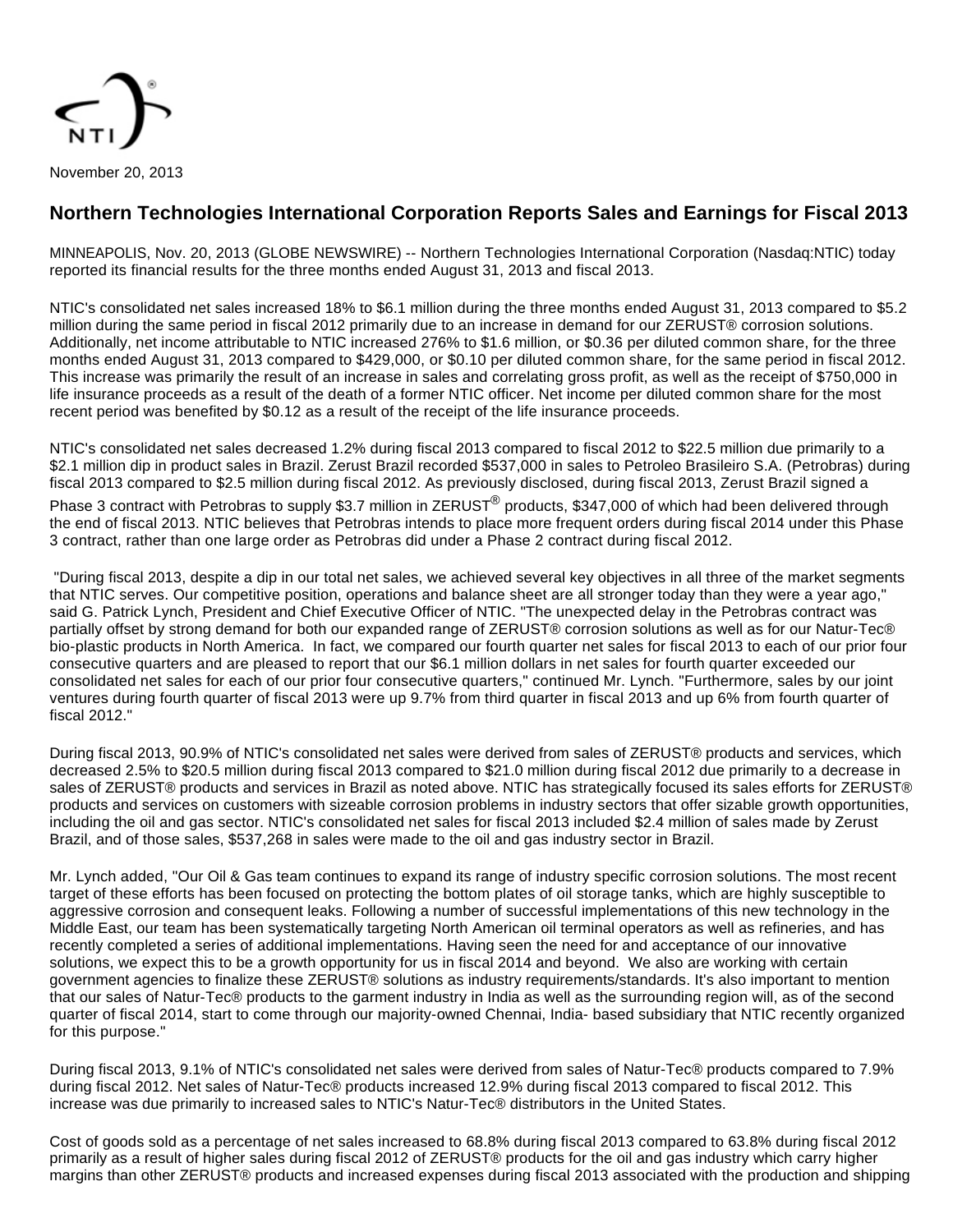of ZERUST® products to a new customer. The increase in production expenses was temporary and normalized during the fourth quarter of fiscal 2013.

NTIC's equity in income of joint ventures decreased 5.1% to \$5.2 million in fiscal 2013 compared to \$5.5 million during fiscal 2012 and NTIC recognized a 59.1% increase in fees for services provided to joint ventures during fiscal 2013 compared to fiscal 2012. The decrease in equity in income of joint ventures and the increase in fees for services provided to joint ventures were primarily a result of the consolidation of NTI ASEAN, LLC, which was consolidated in fiscal 2013, but not in fiscal 2012. Fees for services provided are a function of the net sales of NTIC's joint ventures which were \$113.2 million during fiscal 2013 compared to \$111.8 million during fiscal 2012. Total net sales of NTIC's joint ventures were adversely affected in part by the European economic slowdown, which NTIC believes adversely affected the net sales of NTIC's European joint ventures, as well as certain of NTIC's other non-European joint ventures, and the weakening of the Euro and other currencies compared to the U.S. dollar.

NTIC's total operating expenses increased 6.0% during fiscal 2013 compared to fiscal 2012 primarily as a result of an increase in selling expenses and expenses incurred in support of joint ventures, and reflected NTIC's overall efforts to support its new business. NTIC incurred \$3.8 million in research and development expense during fiscal 2013 as compared to \$3.9 million during fiscal 2012. NTIC anticipates that it will spend between \$3.8 million and \$4.0 million in total during fiscal 2014 on research and development activities related to its new technologies. This estimate is net of anticipated reimbursements related to certain research and development contracts.

Net income attributable to NTIC decreased 2.4% to \$3.37 million, or \$0.75 per diluted common share, for fiscal 2013 compared to \$3.45 million, or \$0.78 per diluted common share, for fiscal 2012. This decrease was primarily the result of a decrease in gross profit, partially offset by an increase in fees for services provided to joint ventures and NTIC's receipt of \$750,000 in life insurance proceeds as a result of the death of a former NTIC officer. NTIC anticipates that its quarterly net income will remain subject to significant volatility primarily due to the sales performance of its joint ventures and sales of its ZERUST® products and services into the oil and gas industry. Each of these fluctuates more on a quarterly basis than the traditional ZERUST® business in North America.

NTIC's working capital was \$13.3 million at August 31, 2013, including \$4.4 million in cash and cash equivalents, compared to \$10.1 million at August 31, 2012, including \$4.1 million in cash and cash equivalents.

## **Outlook**

For the fiscal year ending August 31, 2014, NTIC expects its net sales to range between \$27.5 million and \$29.0 million, inclusive of sales made by NTIC's majority-owned subsidiary in Brazil, and expects net income of between \$4.1 million to \$4.7 million, or between \$0.95 and \$1.05 per diluted share.

## **Conference Call and Webcast**

NTIC will host a conference call today at 8:00 a.m. Central Time to review its results of operations for fiscal 2013 and its future outlook, followed by a question and answer session. The conference call will be available to interested parties through a live audio webcast available through NTIC's website at [www.ntic.com](http://www.globenewswire.com/newsroom/ctr?d=10058508&l=16&a=www.ntic.com&u=http%3A%2F%2Fwww.ntic.com) or<http://ir.ntic.com/events.cfm> where the webcast will be archived and accessible for at least 12 months. The dial-in number for the conference call is (877) 670-9779 and the confirmation code is 92528061.

## **About Northern Technologies International Corporation**

Northern Technologies International Corporation develops and markets proprietary environmentally beneficial products and services in over 55 countries either directly or via a network of majority-owned subsidiaries, joint ventures, independent distributors and agents. NTIC's primary business is corrosion prevention marketed primarily under the ZERUST® brand. NTIC has been selling its proprietary ZERUST® rust and corrosion inhibiting products and services to the automotive, electronics, electrical, mechanical, military and retail consumer markets, for over 35 years, and in recent years has targeted and expanded into the oil and gas industry. NTIC offers worldwide on-site technical consulting for rust and corrosion prevention issues. NTIC's technical service consultants work directly with the end users of NTIC's products to analyze their specific needs and develop systems to meet their technical requirements. NTIC also markets and sells a portfolio of bio-based and biodegradable polymer resin compounds and finished products marketed under the Natur-Tec® brand.

## **Forward-Looking Statements**

Statements contained in this press release that are not historical information are forward-looking statements as defined within the Private Securities Litigation Reform Act of 1995. Such statements include NTIC's expectations regarding its financial guidance for fiscal 2014, anticipated research and development expense for fiscal 2014, and the potential of NTIC's technology focused on protecting the bottom plates of oil storage tanksand other statements that can be identified by words such as "believes," "continues," "expects," "anticipates," "intends," "potential," "outlook," "will," "would," "should," "guidance" or words of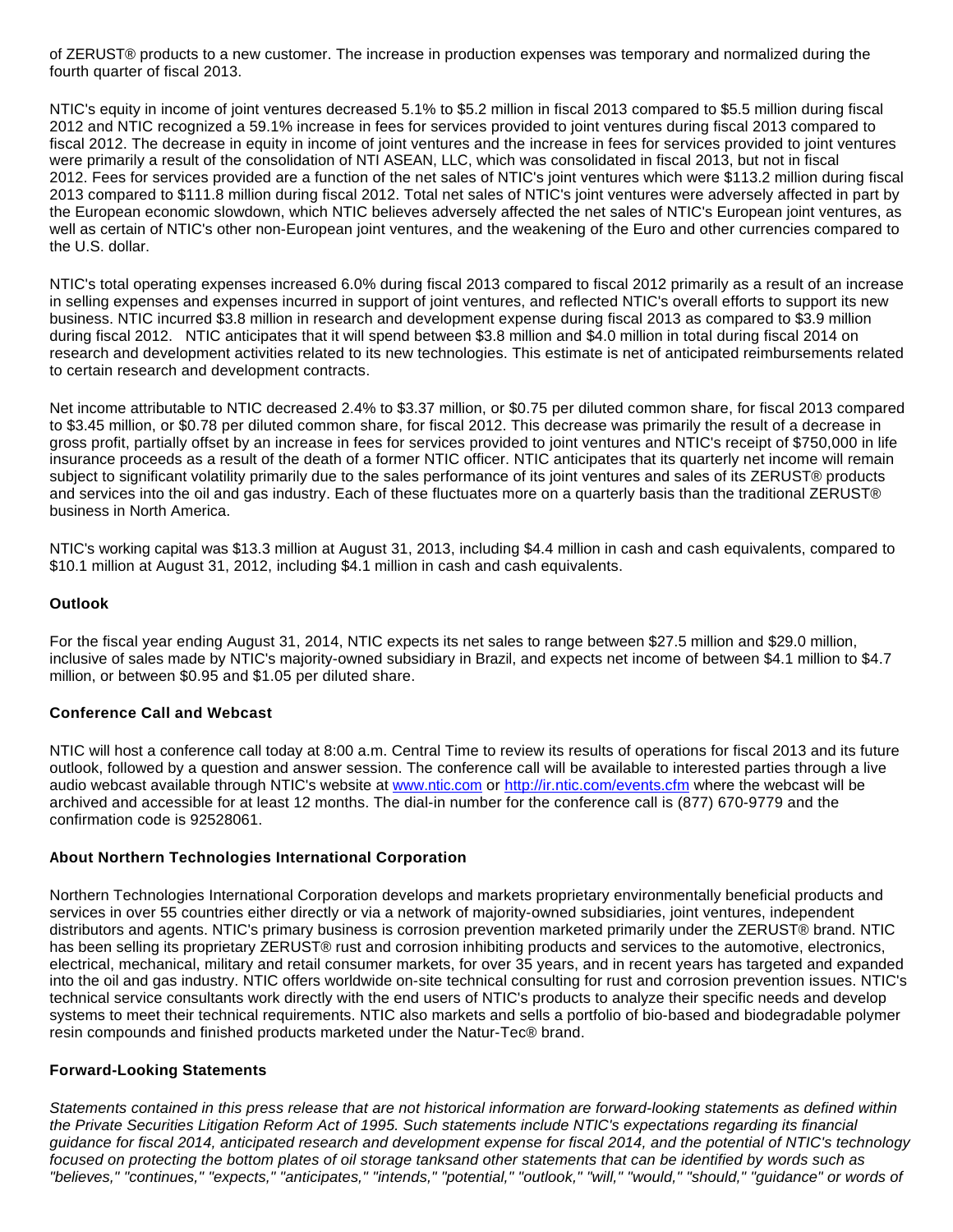similar meaning, the use of future dates and any other statements that are not historical facts. Such forward-looking statements are based upon the current beliefs and expectations of NTIC's management and are inherently subject to risks and uncertainties that could cause actual results to differ materially from those projected or implied. Such potential risks and uncertainties include, but are not limited to, in no particular order: NTIC's dependence on the success of its joint ventures and fees and dividend distributions that NTIC receives from them; NTIC's relationships with its joint ventures and its ability to maintain those relationships; risks related to the European sovereign debt crisis, economic slowdown and political unrest; risks associated with NTIC's international operations; exposure to fluctuations in foreign currency exchange rates; the health of the U.S. and worldwide economies, including in particular the U.S. automotive industry; the level of growth in NTIC's markets; NTIC's investments in research and development efforts; acceptance of existing and new products; timing of NTIC's receipt of purchase orders under supply contracts; variability in sales to Petrobras and other customers and the effect on NTIC's quarterly financial results; increased competition; the costs and effects of complying with changes in tax, fiscal, government and other regulatory policies, including rules relating to environmental, health and safety matters; and NTIC's reliance on its intellectual property rights and the absence of infringement of the intellectual property rights of others. More detailed information on these and additional factors which could affect NTIC's operating and financial results is described in the company's filings with the Securities and Exchange Commission, including its most recent annual report on Form 10-K and subsequent quarterly reports on Form 10-Q. NTIC urges all interested parties to read these reports to gain a better understanding of the many business and other risks that the company faces. Additionally, NTIC undertakes no obligation to publicly release the results of any revisions to these forward-looking statements, which may be made to reflect events or circumstances occurring after the date hereof or to reflect the occurrence of unanticipated events.

#### **NORTHERN TECHNOLOGIES INTERNATIONAL CORPORATION**

#### **AND SUBSIDIARIES**

#### **CONSOLIDATED BALANCE SHEETS - AUGUST 31, 2013 AND 2012**

|                                                                                                                 | August 31,<br>2013 | August 31,<br>2012 |
|-----------------------------------------------------------------------------------------------------------------|--------------------|--------------------|
| <b>ASSETS</b>                                                                                                   |                    |                    |
| <b>CURRENT ASSETS:</b>                                                                                          |                    |                    |
| Cash and cash equivalents                                                                                       | \$4,314,258        | \$4,137,547        |
| Receivables:                                                                                                    |                    |                    |
| Trade excluding joint ventures, less allowance for doubtful accounts of \$20,000 at August 31, 2013 and<br>2012 | 3,329,995          | 2,516,961          |
| Trade joint ventures                                                                                            | 859,434            | 734,543            |
| Fees for services provided to joint ventures                                                                    | 2,446,017          | 1,316,933          |
| Income taxes                                                                                                    | 144,939            | 58,129             |
| Inventories                                                                                                     | 5,111,549          | 4,151,197          |
| Prepaid expenses                                                                                                | 258,765            | 548,331            |
| Deferred income taxes                                                                                           | 467,548            | 596,085            |
| Total current assets                                                                                            | 16,932,505         | 14,059,726         |
| PROPERTY AND EQUIPMENT, net                                                                                     | 5,323,612          | 4,288,618          |
| <b>OTHER ASSETS:</b>                                                                                            |                    |                    |
| Investments in joint ventures                                                                                   | 24,702,981         | 21,461,492         |
| Deferred income taxes                                                                                           | 1,034,212          | 1,030,610          |
| Patents and trademarks, net                                                                                     | 1,060,639          | 961,181            |
| Other                                                                                                           |                    | 76,000             |
| <b>Total other assets</b>                                                                                       | 26,797,832         | 23,529,283         |
| <b>Total assets</b>                                                                                             | \$49,053,949       | \$41,877,627       |
| <b>LIABILITIES AND EQUITY</b>                                                                                   |                    |                    |
| <b>CURRENT LIABILITIES:</b>                                                                                     |                    |                    |
| Current portion of note payable                                                                                 | \$76,119           | \$76,120           |

Accounts payable 1,830,729 1,818,309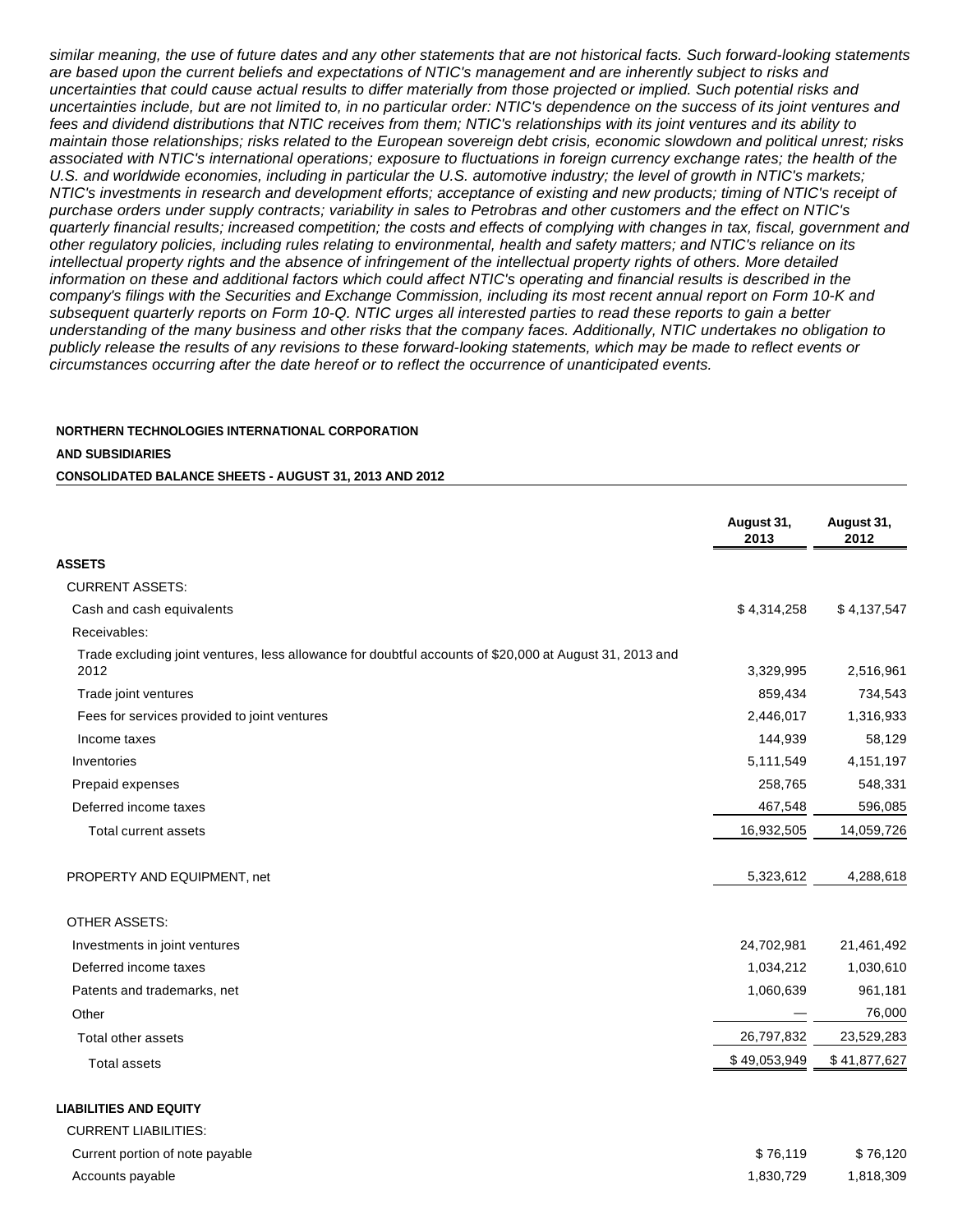| Income tax payable                                                                                                                      |            |            |
|-----------------------------------------------------------------------------------------------------------------------------------------|------------|------------|
| Accrued liabilities:                                                                                                                    |            |            |
| Payroll and related benefits                                                                                                            | 1,277,942  | 1,565,866  |
| Deferred joint venture royalties                                                                                                        | 288,000    | 288,000    |
| Other                                                                                                                                   | 189,263    | 251,350    |
| <b>Total current liabilities</b>                                                                                                        | 3,662,053  | 3,999,645  |
| NOTE PAYABLE, NET OF CURRENT PORTION                                                                                                    | 857,295    | 933,413    |
| <b>COMMITMENTS AND CONTINGENCIES</b>                                                                                                    |            |            |
| EQUITY:                                                                                                                                 |            |            |
| Preferred stock, no par value; authorized 10,000 shares; none issued and outstanding                                                    |            |            |
| Common stock, \$0.02 par value per share; authorized 10,000,000 shares; issued and outstanding<br>4,432,036 and 4,421,636, respectively | 88,641     | 88,073     |
| Additional paid-in capital                                                                                                              | 11,701,942 | 11,130,966 |
| Retained earnings                                                                                                                       | 28,626,928 | 25,260,034 |
| Accumulated other comprehensive income                                                                                                  | 316,161    | 277,583    |
| Stockholders' equity                                                                                                                    | 40,733,672 | 36,756,656 |
| Non-controlling interests                                                                                                               | 3,800,929  | 187,913    |
| <b>Total equity</b>                                                                                                                     | 44,534,601 | 36,944,569 |

Total liabilities and equity **\$ 49,053,949** \$ 41,877,627

## **NORTHERN TECHNOLOGIES INTERNATIONAL CORPORATION AND SUBSIDIARIES CONSOLIDATED STATEMENTS OF OPERATIONS YEARS ENDED AUGUST 31, 2013 AND 2012**

|                                                | <b>Three Months Ended</b> |             | <b>Twelve Months Ended</b> |                                                                 |
|------------------------------------------------|---------------------------|-------------|----------------------------|-----------------------------------------------------------------|
|                                                |                           |             |                            | August 31, 2013 August 31, 2012 August 31, 2013 August 31, 2012 |
| <b>NET SALES:</b>                              |                           |             |                            |                                                                 |
| Net sales, excluding joint ventures            | \$5,427,519               | \$4,648,633 | \$19,724,205               | \$20,227,719                                                    |
| Net sales, to joint ventures                   | 659,215                   | 521,674     | 2,777,659                  | 2,553,934                                                       |
| Total net sales                                | 6,086,734                 | 5,170,307   | 22,501,864                 | 22,781,653                                                      |
| Cost of goods sold                             | 4,093,963                 | 3,695,713   | 15,473,212                 | 14,528,785                                                      |
| Gross profit                                   | 1,992,771                 | 1,474,594   | 7,028,652                  | 8,252,868                                                       |
| <b>JOINT VENTURE OPERATIONS:</b>               |                           |             |                            |                                                                 |
| Equity in income of joint ventures             | 1,504,642                 | 1,114,468   | 5,237,711                  | 5,519,795                                                       |
| Fees for services provided to joint ventures   | 1,817,875                 | 1,145,197   | 7,352,980                  | 4,622,912                                                       |
| Total joint venture operations                 | 3,322,517                 | 2,259,665   | 12,590,691                 | 10,142,707                                                      |
| <b>OPERATING EXPENSES:</b>                     |                           |             |                            |                                                                 |
| Selling expenses                               | 1,256,829                 | 1,192,337   | 4,845,676                  | 4,585,901                                                       |
| General and administrative expenses            | 1,107,586                 | 790,841     | 4,605,979                  | 4,309,410                                                       |
| Expenses incurred in support of joint ventures | 360,922                   | 324,924     | 1,387,197                  | 1,054,914                                                       |
| Research and development expenses              | 962,265                   | 1,019,045   | 3,815,515                  | 3,875,581                                                       |
| Total operating expenses                       | 3,687,602                 | 3,327,147   | 14,654,367                 | 13,825,806                                                      |